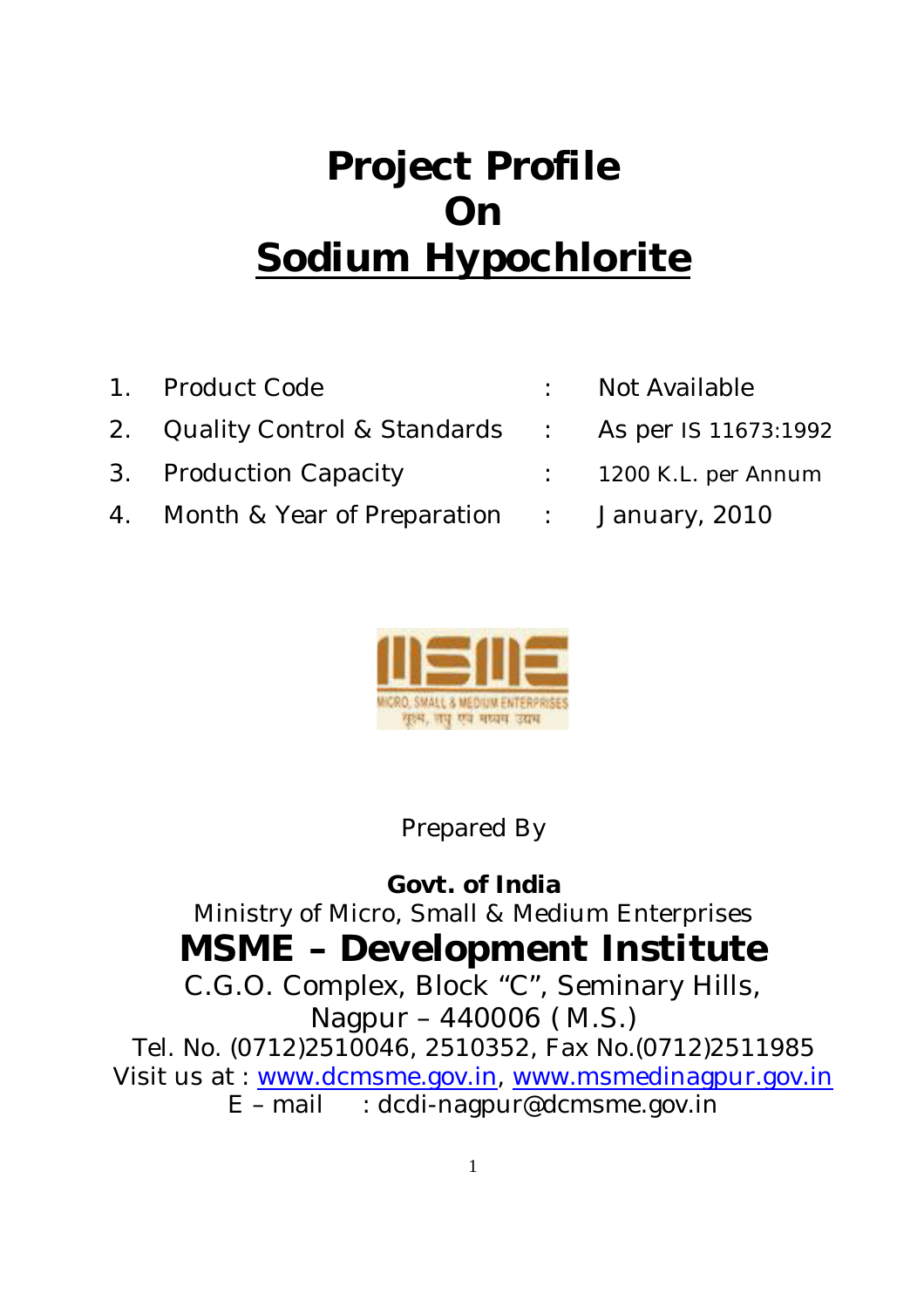## **1. INTRODUCTION :**

Hypochlorites are chemical compounds containing the chlorate (I) anion( [OCI]- ). It is a greenish – yellowish liquid commonly referred to as "Bleach". Sodium Hypochlorite (NaOCl) is a compound that can be effectively used for surface purification, water disinfectants ( Disinfectants are microbial agents that are applied to nonliving objects to destroy microorganisms, the process of hich is known as disinfection), bleaching, odour removal etc. It has a relative density of 1.1 [ 5.5% water solution]. It is unstable and Chlorine evaporates. It is strong oxidizer and reacts with flammable compounds however it's solution is a weak base that is inflammable.

## **2. MARKET POTENTIAL:**

It has following applications in general :

- It is the main ingredient in laundry bleach. It is used extensively as a bleaching agent in the textiles, detergents paper & pulp industries.
- It is used as disinfectant in water and waste water treatment plants and sanitary equipments.
- State Government, Corporations, Nagar Parishad etc. are the major customers of the product to use it as disinfectant in water.
- It is applied in swimming pools for water disinfection.
- In Food Processing Industry , it is used to sanitize food preparation equipments.
- In petrochemical industry, it is used in petroleum products refining. The following table shows some of the varying strengths of the product and how the variations are typically used :

| Wt % of Sodium<br>Hypochlorite | <b>Common Uses</b>                                                                                                                               |
|--------------------------------|--------------------------------------------------------------------------------------------------------------------------------------------------|
| 2%                             | Shock Chlorination of Wells                                                                                                                      |
| $3-6%$                         | Household Disinfectant, Laundring Clothes, Dentistry Root<br>Canal Treatment Disinfectent in Hospitals, Food Processing,<br>Fish Processing etc. |
| $12 - 16%$                     | Disinfectant in Swimming Pools, Water Treatment, Waste<br>Water Treatment etc.                                                                   |

## **3. BASIS & PRESUMPTIONS :**

- **a.** The production is based on single shift of eight hours and 300 working days per annum.
- **b.** The cost in respect of Plant & Machinery has been taken at the time of preparation of Project Profile, which may vary from place to place and time to time.
- **c.** Labour charges has been taken as per Govt. norms.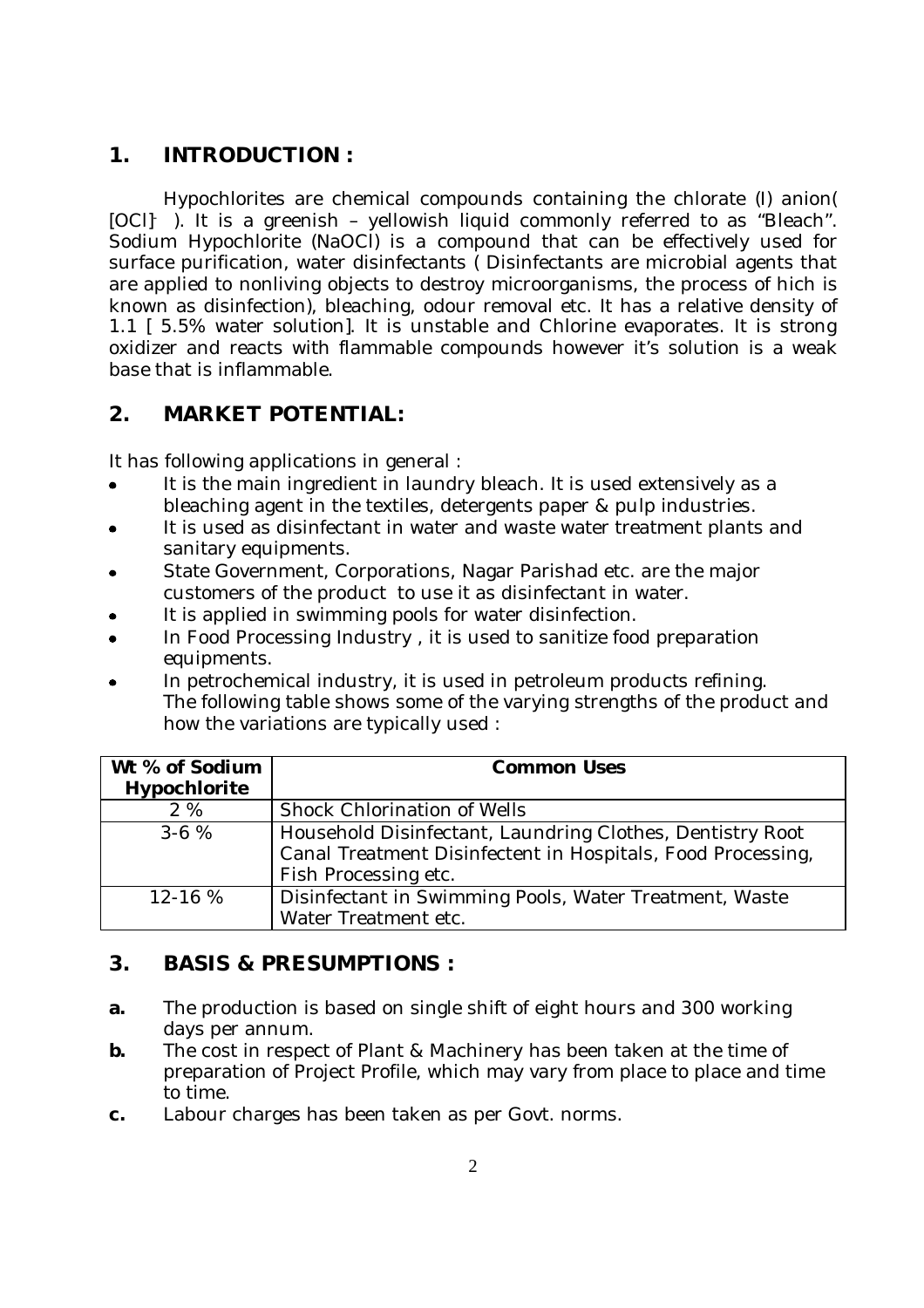**d.** It is presumed that plant will work at 50% efficiency in the first year, 60% in the third year and 70% in the third year.

### **4. IMPLEMENTATION SCHEDULE :**

| It will take about eight months to start commercial production as under: |  |  |  |
|--------------------------------------------------------------------------|--|--|--|

| Sr. | Activity                                 | <b>Estimated Period</b>       |
|-----|------------------------------------------|-------------------------------|
| No. |                                          |                               |
| 01. | Registration under MSME Act              | $0 - 1$ Month                 |
| 02. | Preparation of Scheme                    | $0 - 1$ Month                 |
| 03. | Sanction of Loan                         | $1 - 5$ Month                 |
| 04. | Placement of Order for Plant & Machinery | $5 - 6$ Month                 |
| 05  | Power & Water Connection                 | $5 - 6$ Month                 |
| 06. | Installation of Plant & Machinery        | $6 - 7$ Month                 |
| 07. | Procurement of Raw material & Trial Run  | $7 - 8$ Month                 |
| 08. | Commercial Production                    | 8 <sup>th</sup> Month onwards |

## **4. TECHNICAL ASPECTS:**

## **a. Production Capacity : 1200 K.L. per Annum**

# **b. Quality Control & Standards : As per IS 11673:1992**

The requirements for Sodium Hypochlorite Solution are as under :

| Sr. | Charateristics                                                         | <b>Requirements</b> |              |
|-----|------------------------------------------------------------------------|---------------------|--------------|
| No. |                                                                        | Grade 1             | Grade 2      |
| 01. | Relative density (at 25 <sup>0</sup> / 25 <sup>0</sup> C)              | 1.07 to 1.118       | 1.20 Min.    |
| 02. | Available Chlorine (as CI), percent by mass by                         | 4.0 to 6.0          | 12.5 to 15.0 |
|     | volume                                                                 |                     |              |
|     | 03.   Total Chlorine, percent by volume (as CI)                        | 4.0 to 6.0          | 12.5 to 15.0 |
| 04. | Free Alkali (as NaOH), q/l. Min.                                       | 1.0                 | 5.0          |
| 05. | Free Sodium Carbonate (as Na <sub>2</sub> CO <sub>3</sub> ), q/l, Min. | 0.5                 | 0.5          |
| 06. | Iron (as Fe), ppm, Max.                                                | 0.4                 | 1.0          |
| 07. | Sodium Chlorate, percent by mass, Max.                                 | 0.05                | 0.3          |

#### **c. Manufacturing Method :**

It is produced by Hooker process in the large scale. At the small scale it is produced by reacting Caustic Soda Lye (35%) with dosing of Chlorine gas accompanied by cooling. In a plastic tank first we take Caustic Soda Lye (35%) and then chlorine dosing is done. After 7-8 hours of chemical reaction, sodium hypochlorite (NaOCl) is produced. It is exothermic reaction and temperature is about 35 – 400C.The sample is taken out for checking Chlorine percentage and only after Q.C. approval the product is packed in suitable plastic containers.

| 2 NaOH + $Cl2$ |  | $NaCl + NaOCl + H2O$ |  |  |
|----------------|--|----------------------|--|--|
|----------------|--|----------------------|--|--|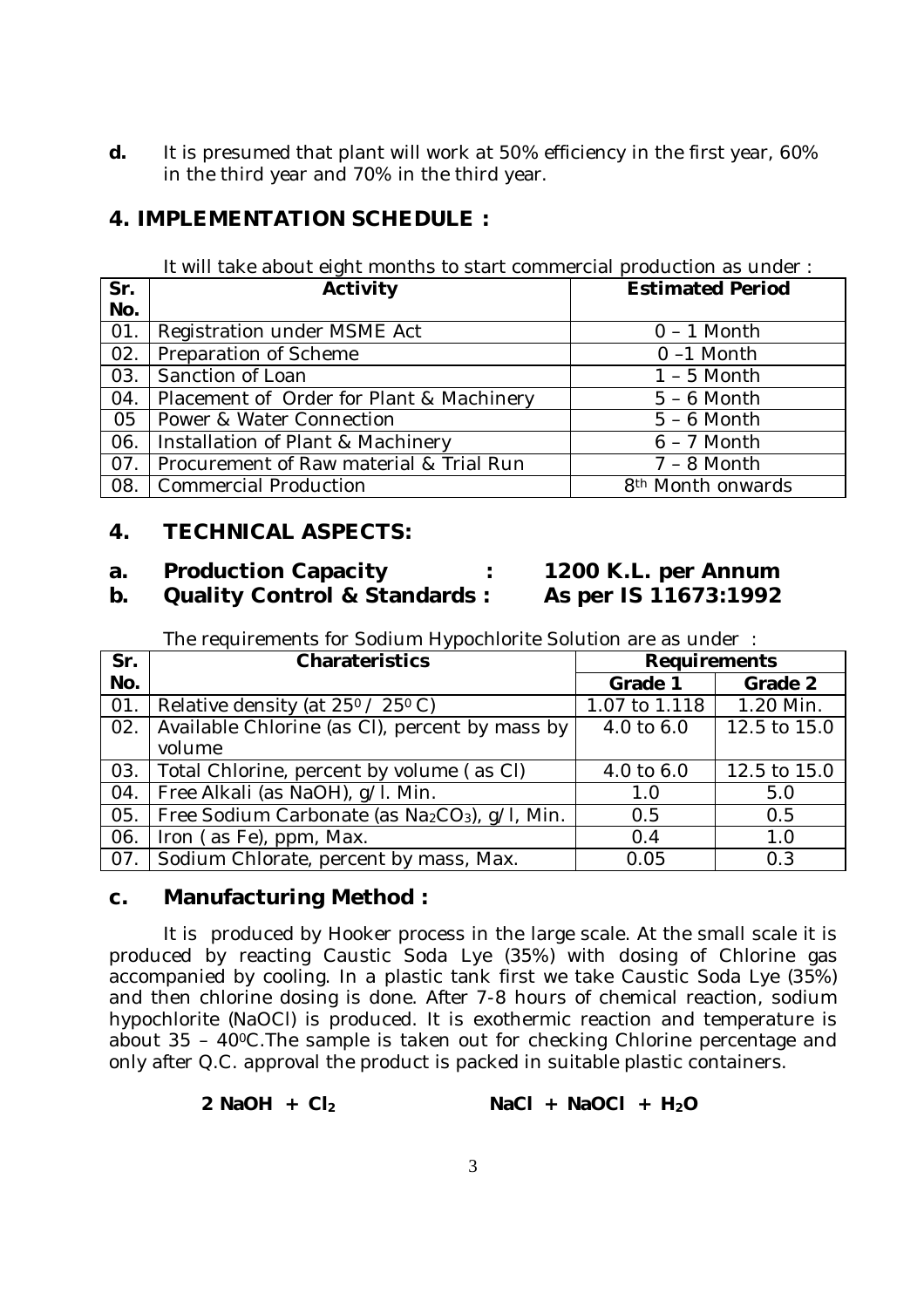## **(d) Packaging, Marking & Storing**

The material shall be packed in air tight plastic containers or as agreed between the purchaser and the supplier. The containers used shall be dry and free from grease, dirt or other foreign matter likely to cause decomposition of the material.

Each package shall bear legibly and indelibly the following information :

- Name & Grade of the Material
- Indication of the source of the manufacture.  $\bullet$
- Gross & Net mass.  $\bullet$
- Date of Packing.  $\bullet$
- Lot Number  $\bullet$

 $\bullet$ 

Available Chlorine i.e. the measure of the oxidizing power of the chlorine present as hypochlorite expressed in terms of chlorine with a gram equivalent mass of 35.46 ( to be declared by the manufacturer.)

The material shall be stored in a cool and dark place. While shipping, the material shall be stored away from boilers or any other source of emanating heat and light.

#### **5. FINANCIAL ASPECTS :**

| Sr. No. | Description                                                                | Quantity | Value (Rs.) |
|---------|----------------------------------------------------------------------------|----------|-------------|
| a.      | Land & Building                                                            |          |             |
|         | Total Area of 2000 Sq. Feet including<br>1000 Sq Feet covered area on Rent |          | 5,000.00    |
| b.      | <b>Machinery &amp; Equipments</b>                                          |          |             |
|         | PVC Tank Capacity 2000 Ltrs each                                           | 2 Nos.   | 70,000.00   |
| ii)     | Laboratory Equipments                                                      | L.S.     | 50,000.00   |
| iii)    | Other Misc. material handling equipments                                   | L.S.     | 10,000.00   |
| iv)     | Office Furniture & Equipments                                              | L.S.     | 25,000.00   |
| V)      | Installation of Machinery & Equipments                                     | L.S.     | 10,000.00   |
| vi)     | Preoperative Expenses                                                      | L.S.     | 20,000.00   |
|         |                                                                            | Total    | 1,85,000.00 |

#### **c. RAW & PACKING MATERIAL PER MONTH :**

| Sr. No. | Description                             | Quantity     | Amount (Rs.) |
|---------|-----------------------------------------|--------------|--------------|
| 01.     | Caustic Soda Flakes @ Rs.25 per Kg.     | 12500 Kg.    | 3,12,500.00  |
| 02.     | Chlorine gas @ Rs.14 per Kg.            | 7500 Kg.     | 1,05,000.00  |
| 03.     | Plastic cans 40 Ltrs. Capacity @ Rs.120 | 1250 Nos.    | 1,50,000.00  |
|         | per can.                                |              |              |
| 04.     | Other Misc items                        | L.S.         | 10,000.00    |
|         |                                         | <b>Total</b> | 5,77,500.00  |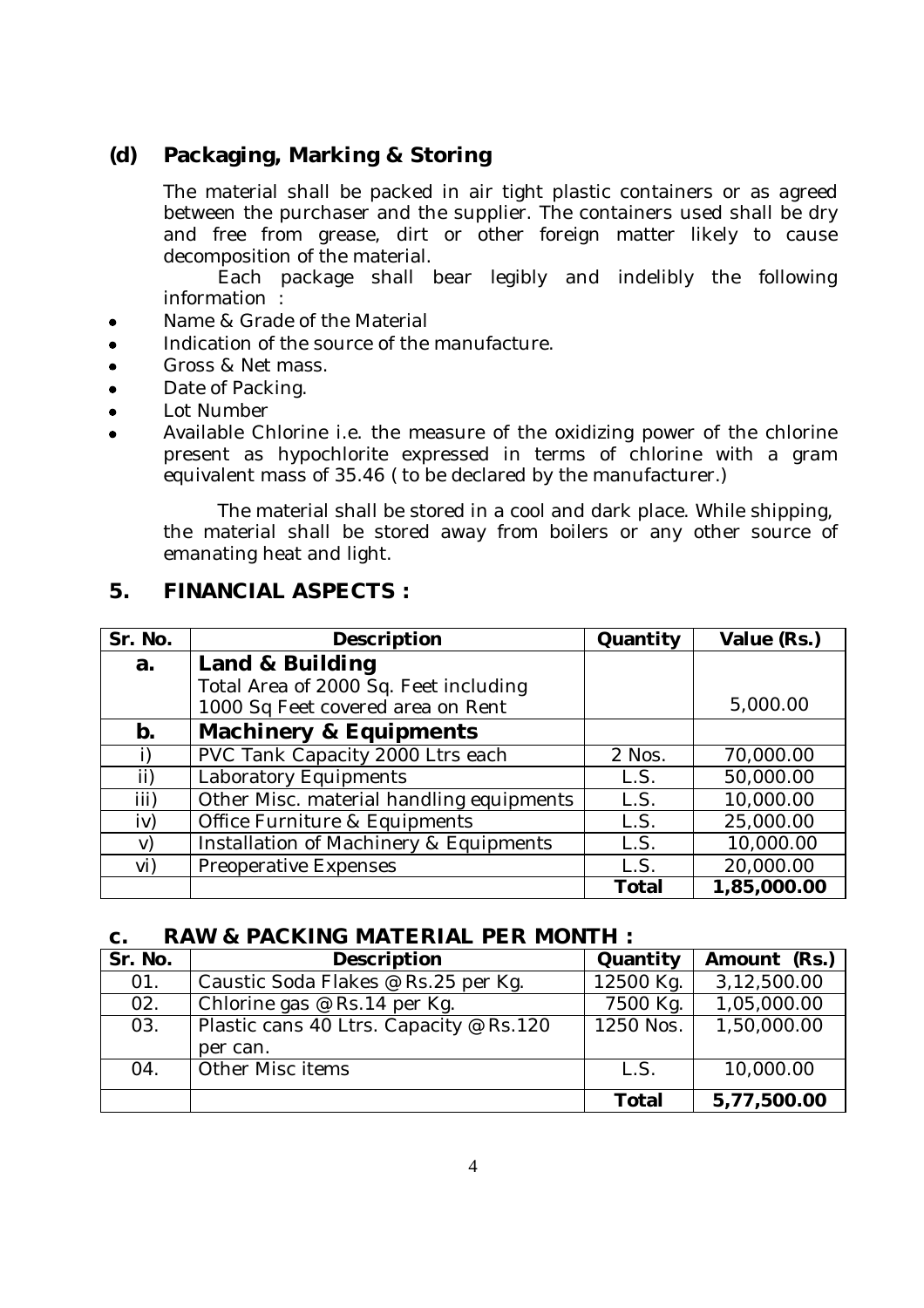## **d. SALARY & WAGES PER MONTH :**

| Sr. No. | <b>Description</b>      | Quantity     | Amount (Rs.) |
|---------|-------------------------|--------------|--------------|
| 01.     | Manager                 | 01           | Self         |
| 02.     | Supervisor / Chemist    | 01           | 5,000.00     |
| 03.     | Skilled worker          | 01           | 3,000.00     |
| 04.     | <b>Unskilled Worker</b> | 02           | 5,000.00     |
| 04.     | Accountant              | 01           | 3,000.00     |
|         |                         | <b>Total</b> | 16,000.00    |

## **e. UTILITIES PER MONTH:**

| Sr. No. | Description              | Quantity     | Amount (Rs.) |
|---------|--------------------------|--------------|--------------|
| 01.     | Power @ Rs.5.50 per unit | 10 H.P       | 6,000.00     |
| 02.     | Water & Fuel             |              | 1,000.00     |
|         |                          | <b>Total</b> | 7,000.00     |

## **f. OTHER EXPENSES PER MONTH :**

| Sr. No. | Description                    | Quantity     | Amount (Rs.) |
|---------|--------------------------------|--------------|--------------|
| 01.     | Rent                           |              | 5,000.00     |
| 02.     | Telephone Expenses             | L.S.         | 1,000.00     |
| 03.     | Postage & Stationery           | L.S.         | 500.00       |
| 04.     | Marketing & Traveling Expenses | L.S.         | 5,000.00     |
| 05.     | Maintenance                    | L.S          | 500.00       |
| 06.     | Other Misc. Expenses           | L.S.         | 1,000.00     |
|         |                                | <b>Total</b> | 13,000.00    |

#### **6. WORKING CAPITAL PER MONTH : 6,13,500.00**  $(c + d + e + f)$

## **7. TOTAL CAPITAL INVESTMENT :**

| Sr. No. | Description                      | Amount (Rs.) |
|---------|----------------------------------|--------------|
|         | <b>Fixed Capital</b>             | 1,85,000.00  |
| 02.     | Working Capital for three Months | 18,40,500.00 |
|         | Total                            | 20,25,500.00 |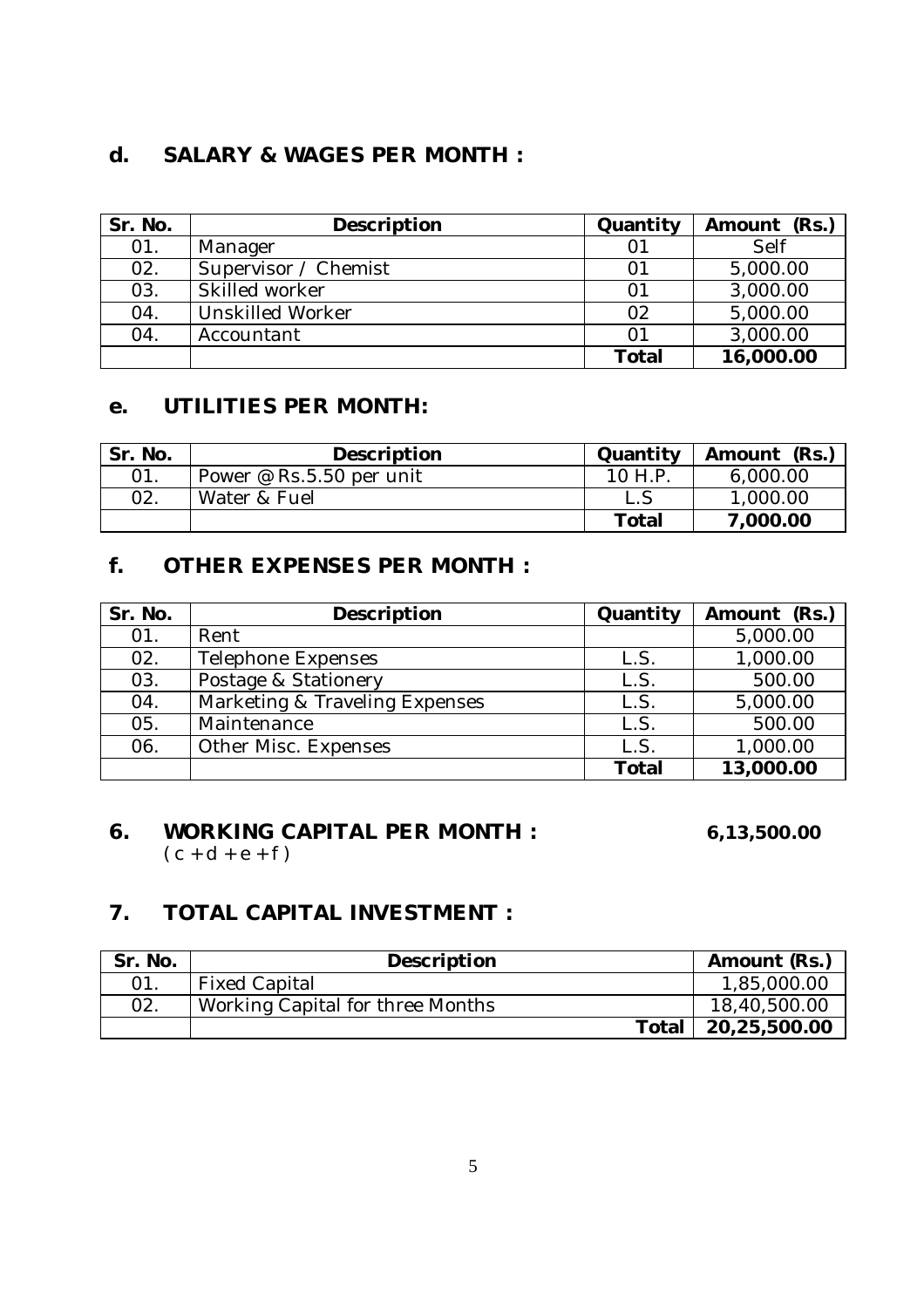## **8. FINANCIAL ANALYSIS :**

## **a. COST OF PRODUCTION PER ANNUM:**

| Sr. No. | Description                                        | Amount (Rs.) |
|---------|----------------------------------------------------|--------------|
| 01.     | Raw & Packing Materials                            | 69,30,000.00 |
| 02.     | Salary & Wages                                     | 1,92,000.00  |
| 03.     | <b>Utilities</b>                                   | 84,000.00    |
| 04.     | Other Expenses                                     | 1,56,000.00  |
| 05.     | Interest on borrowed capital @ 13% p.a.            | 2,63,315.00  |
| 06.     | Depreciation on Machinery & Equipments @ 10 % p.a. | 15,500.00    |
|         | Total                                              | 76,40,815.00 |
|         | Or say                                             | 76,41,000.00 |

## **b. TURNOVER PER ANNUM :**

| Total 600 K.L of Sodium Hypochlorite |              |
|--------------------------------------|--------------|
| $\emptyset$ Rs. 14 Per Ltrs.         | 84,00,000.00 |

## **c. PROFIT PER ANNUM :**

| Profit | $\mathbf{r} = \mathbf{r}$<br>$=$ $-$ | <b>Total Turnover</b><br>84,00,000<br>$= 7.59,000$ | <b>Contract Contract</b><br><b>Contract Contract</b> | Cost of Production<br>76,41,000 |
|--------|--------------------------------------|----------------------------------------------------|------------------------------------------------------|---------------------------------|
|        |                                      |                                                    |                                                      |                                 |

## **d. PROFIT ON SALES :**

|          | 9.0%                                                   |  |
|----------|--------------------------------------------------------|--|
|          | 7,59,000<br>------------------- x 100<br>84,00,000     |  |
| % Profit | Profit<br>------------- x 100<br><b>Total Turnover</b> |  |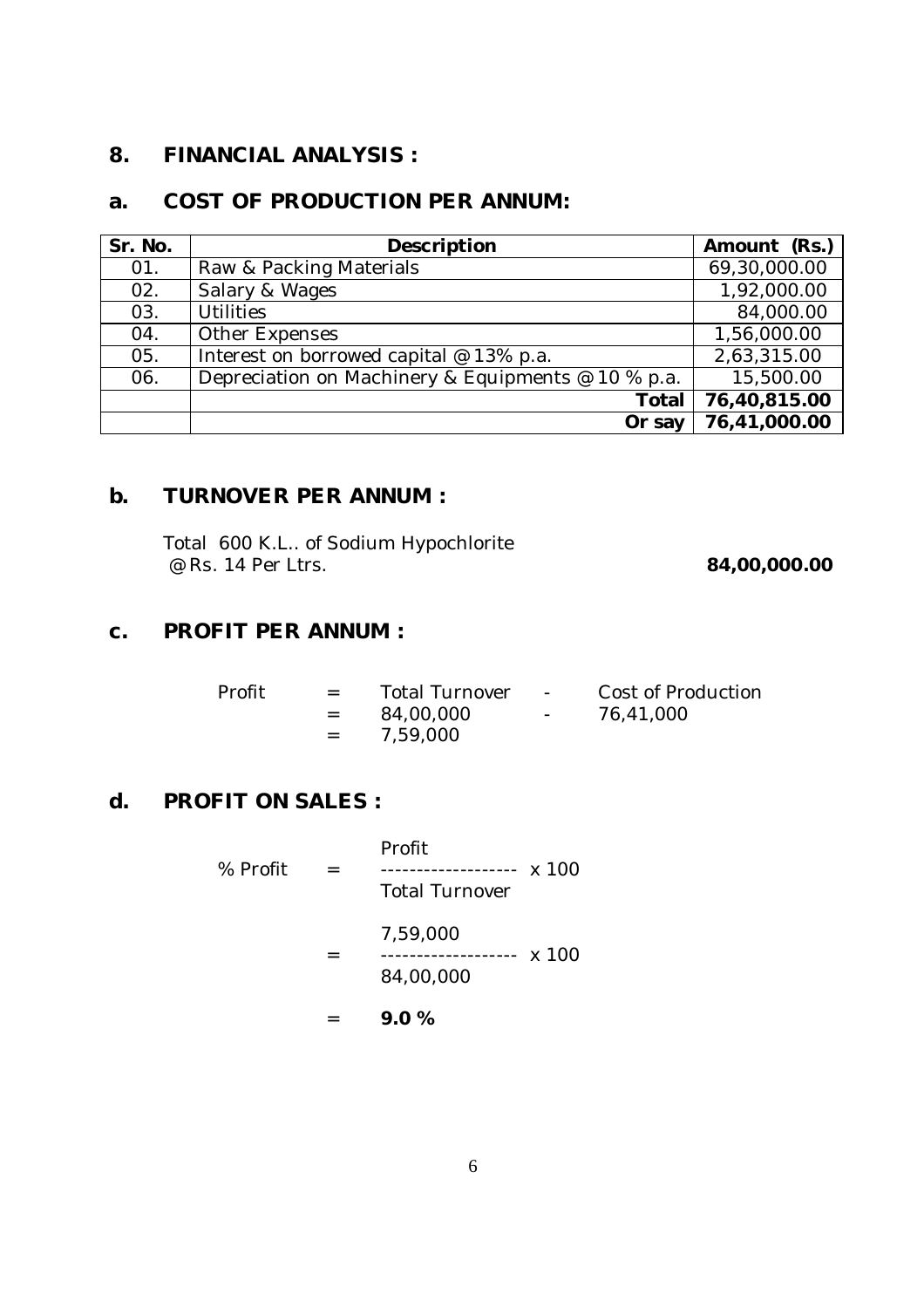## **e. RATE OF RETURN ON TOTAL CAPITAL INVESTMENT (ROR):**

Profit ROR = ------------------------------ x 100 Total Capital Investment 7,59,000 = -------------- x 100 20,25,500 = **37.5 %**

#### **f. BREAK EVEN ANALYSIS :**

#### **FIXED COST :**

| Sr. No. | <b>Particulars</b>                                 | Amount (Rs.) |
|---------|----------------------------------------------------|--------------|
| 01.     | Interest on borrowed capital @ 13% p.a.            | 2,63,315.00  |
| 02.     | Depreciation on Machinery & Equipments @ 10 % p.a. | 15,500.00    |
| 03.     | 40% of Salary & Wages                              | 76,800.00    |
| 04.     | 40% of other Expenses                              | 62,400.00    |
|         | <b>Total</b>                                       | 4,18,015.00  |
|         | Or say                                             | 4,18,000.00  |

## **BREAK EVEN POINT (B.E.P.) :**

Fixed Cost B.E.P. = --------------------------- x 100 Fixed cost + Profit

4,18,000

= --------------------------- x 100 4,18,000 + 7,59,000

= **35.5 %**